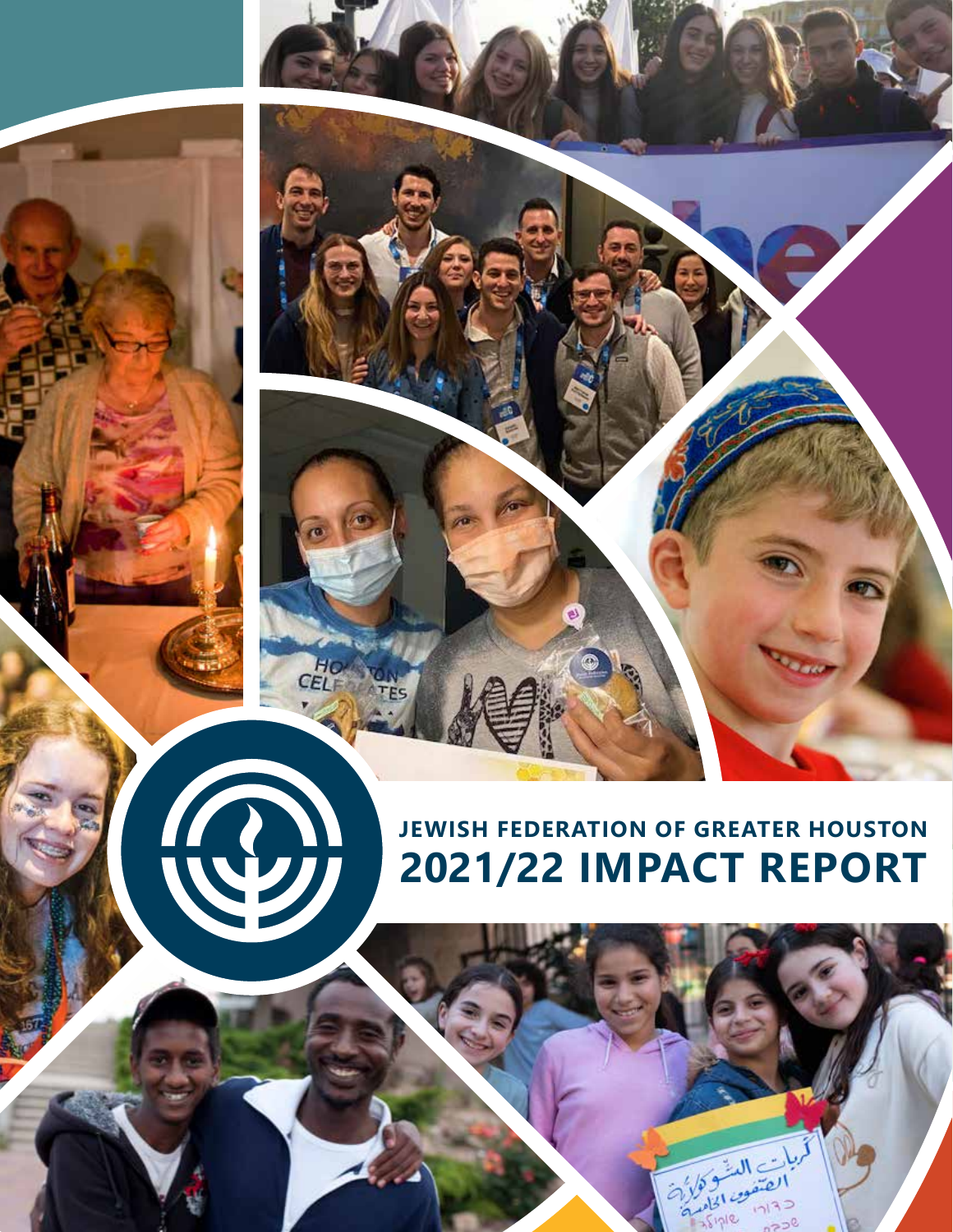# *As the leading Jewish philanthropic organization in Houston,*

**the Jewish Federation of Greater Houston is the convener, connector, and fundraiser for our community. We are actively working to build a community where all Jewish Houstonians can live a proud, connected, and engaged Jewish life.**

**We do this by funding programs and organizations that support the needs of the vulnerable and build the Jewish identity of the next generation. By bringing together our schools, synagogues, and organizations we are also helping our community work together to more effectively support the collective. And we are increasing our outreach to those who feel disconnected from the community to include them in our "Big Tent."**

## **HOW DOES THE FEDERATION SUPPORT THE COMMUNITY?**

#### **FUND DEVELOPMENT AND RESOURCE ALLOCATION**

Supporting the needs of the community in Houston, Israel, and around the world

#### **COLLABORATIVE NETWORK INITIATIVES AND INCUBATOR**

Sharing collaborative resources, training, and community data to help drive decision making

#### **COMMUNITY CONNECTIONS**

Provide meaningful ways to connect to Judaism and engage in Jewish life

## **2021 CAMPAIGNS | TOTAL RAISED: \$12,704,465**



**ANNUAL CAMPAIGN \$7,861,670 DONOR DESIGNATED \$3,870,146 BUILDING \$490,500 COVID \$482,149**



*\* Includes carryover from previous budget year and contingency funds.*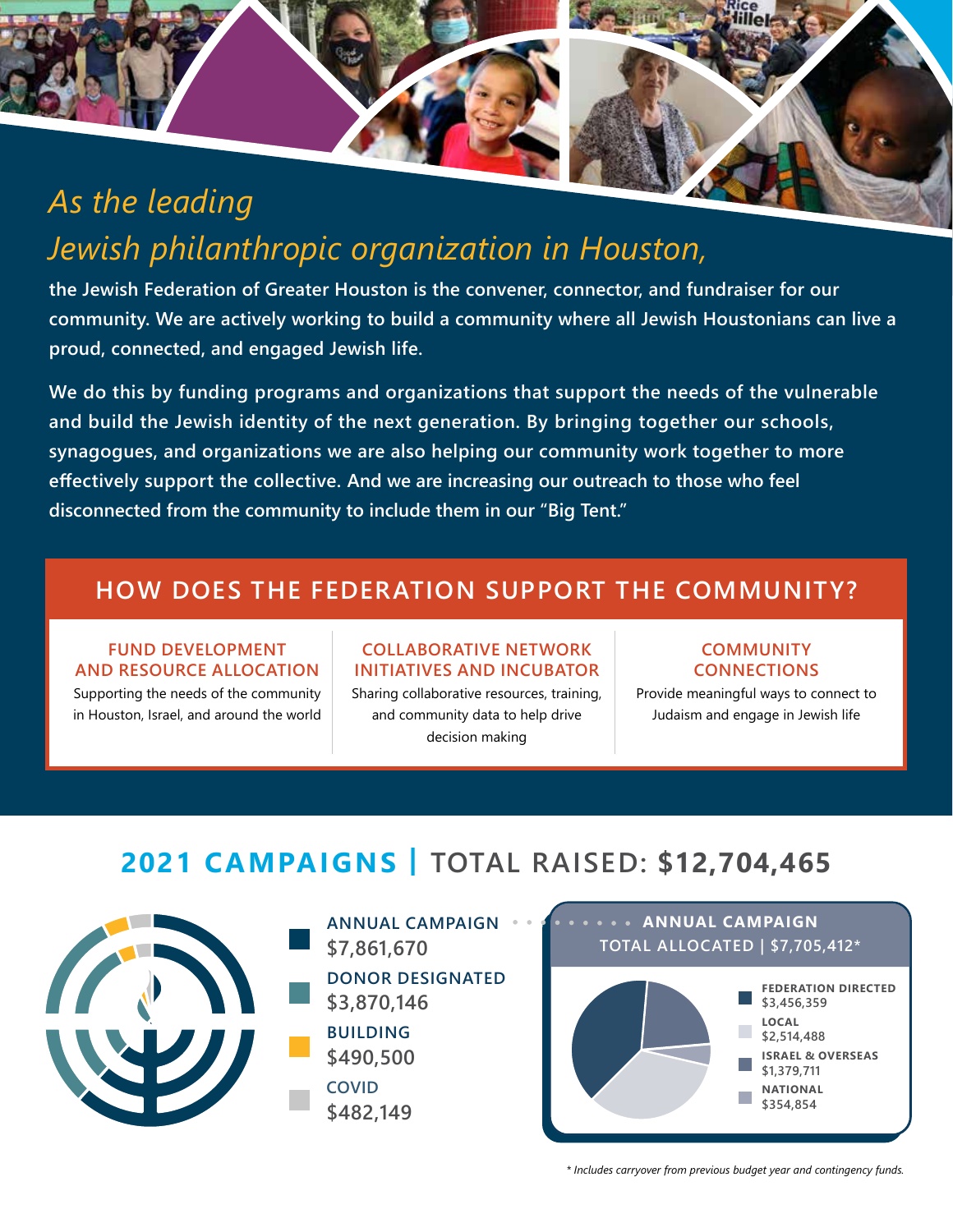

# **FEDERATION FACTS**

**2,667 TOTAL DONORS**



**575 HOUSTON CAMPERS at Camp Young Judaea Texas and URJ Greene** 

**Family Camp**



### **937 VIRTUAL YOM LIMMUD ATTENDEES**

**849 VIRTUAL COLLAGE ATTENDEES** 



**1,730+ STUDENTS PARTICIPATING IN HILLEL & CHABAD at Texas universities**

**\$792,225 IN FUNDING FOR JEWISH DAY SCHOOLS supporting** 

> **1,509 K-12 STUDENTS at 9 schools**



**PROFESSIONAL DEVELOPMENT FOR 450** 

**TEACHERS impacting 4,000 students**

**1,014 PARTICIPANTS IN JRAN (Jewish Response & Action Network) COVID-19 Trainings** 

**\$22,155 LOCAL NEED BASED ISRAEL SCHOLARSHIPS**

**21,817 PEOPLE AROUND THE WORLD MADE ALIYAH supported by JAFI**

**1,350 HOLOCAUST SURVIVORS supported in Israel**

**4,208 PEOPLE BENEFITED FROM THE JFS CHAPLAINCY PROGRAM**

### **22 million+ HOURS OF HOMECARE FOR ELDERLY JEWS**

**in the former Soviet Union supported by JDC**

As the one umbrella organization that encompasses the entire Jewish community, the Federation plays a central role in connecting and convening our various schools, synagogues, agencies, and institutions for collective resource and idea sharing. The growing cohort of networks has proven to be a vital resource that Jewish communal professionals rely on in their work.

**Federation Networks**

The Federation recently launched the Network Portal, an interactive online space to share resources and facilitate discussions to support the work of the Federation's collaborative networks. Hosted on The Jewish Education Project's Educator Portal, the Federation is the first community to pilot this new tool with five networks.

### **ONGOING NETWORKS**

- Jewish Response & Action Network
- Day School Heads of School
- Day School Admissions Directors
- Day School General Studies Principals
- Day School Judaic Principals
- Federal Funding Network for Jewish Day Schools
- Congregational School Principals
- Early Childhood Directors
- Youth Professionals
- Hebrew Language Teachers
- Synagogues
- Youth Mental Health Coalition

#### **NEW NETWORKS**

- Engagement Professionals
- Public Affairs Professionals
- Young Adult Professionals
- Israel Educators in conjunction with the Shirley Barish Educators Israel Experience

*"Without the Day School Heads of School network I would not have the relationships with other heads of school that I do. This allows for easy communication with all members of the group when I need to reach out to discuss any topic at all. It has also been invaluable to know how other heads of school in Houston are handling school closings, COVID-19, or any number of issues facing all of our schools."* 

**– Paul Oberman,**  Head of School, Robert M. Beren Academy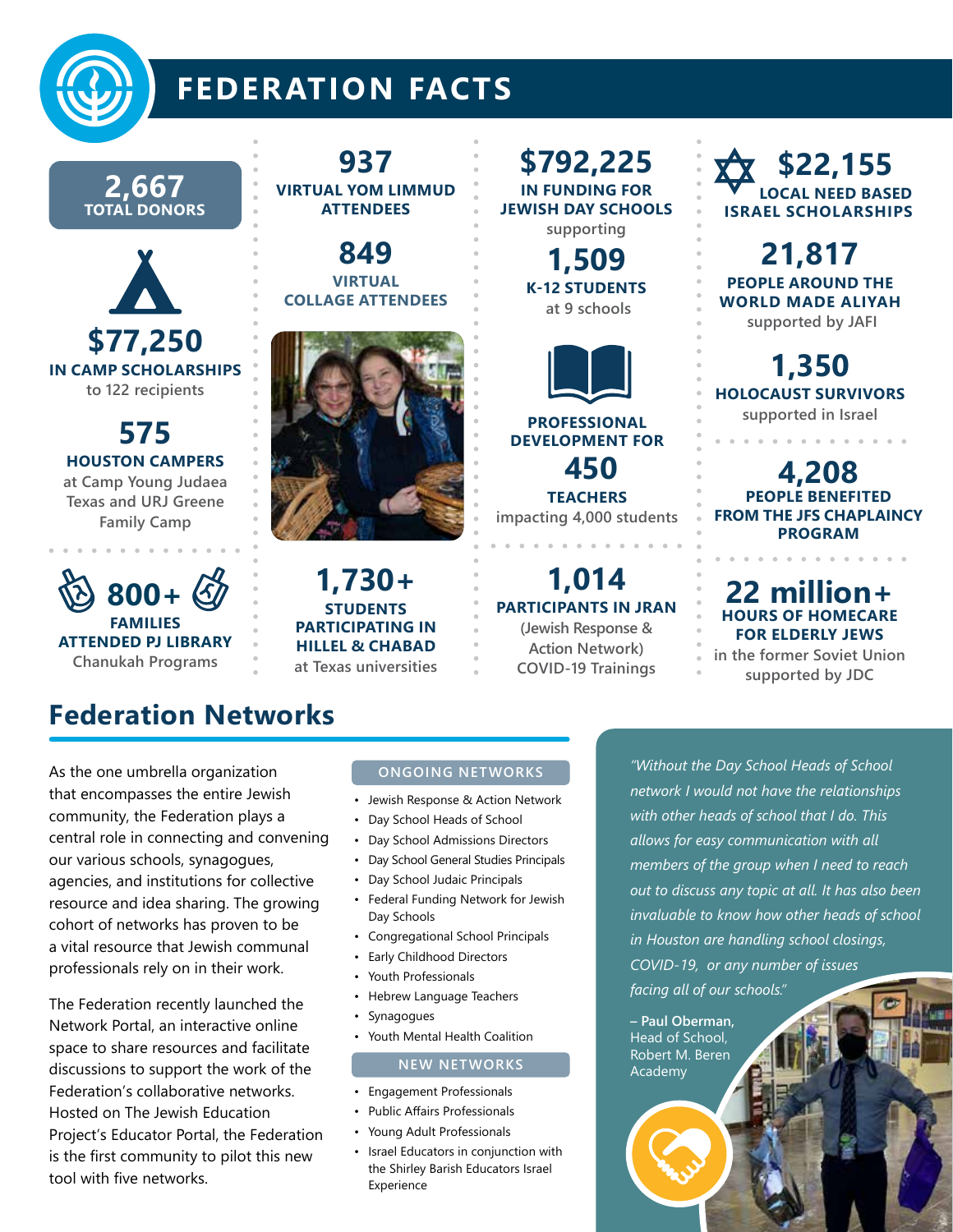## PJ LIBRARY CELEBRATES 13 YEARS OF BUILDING JEWISH IDENTITIES **KIDS & FAMILIES | ENDOWMENT Federation Support: \$131,613**

During its 13 years in Houston, the Federation's PJ Library program, in partnership with the Harold Grinspoon Foundation, has grown to bring Jewish content and community connection to more than 1,800 children in 142 zip codes across the city each year. This includes mailing free Jewish books and gifts each month to children up to 12-years-old, providing family programming, and outreach via PJ Parent Connectors in The Heights, West Houston, and The Woodlands who build Jewish networks to extend our community.

Last spring, the Federation began fundraising for the PJ Library Endowment Fund, which is generously underwritten by The Samuels Family Foundation, and Nancy S. and Gary S. Glesby, Lauren Glesby Mahan, & Tracy Glesby Northington in honor of Veda Mae and Morris Glesby. The ultimate goal of a \$3 million endowment will ensure Jewish stories and traditions are shared with future generations of children and families in Houston.



*"PJ Library connects two of my favorite issues, books and reading, and Jewish continuity. As a former professor of children's literacy and reading, I can think of no better way to connect children to reading than the wonderful books PJ has selected to share Jewish values, ideas and holidays."* 

– Bobbi Samuels

*"When my family had the opportunity to make a donation to PJ Library in memory of our parents, it was very meaningful and important for us to do so, and it was one of my greatest pleasures in my life. I'm very glad the children have been able to enjoy the books and I look forward to that for many, many years to come."* – Gary Glesby

*"Through the books and the programs, we've had ways to intentionally connect to Jewish values like* tikkun olam *and* tzedakah.*"* – PJ Library Parent Committee Member Aliza Plotkin

**"**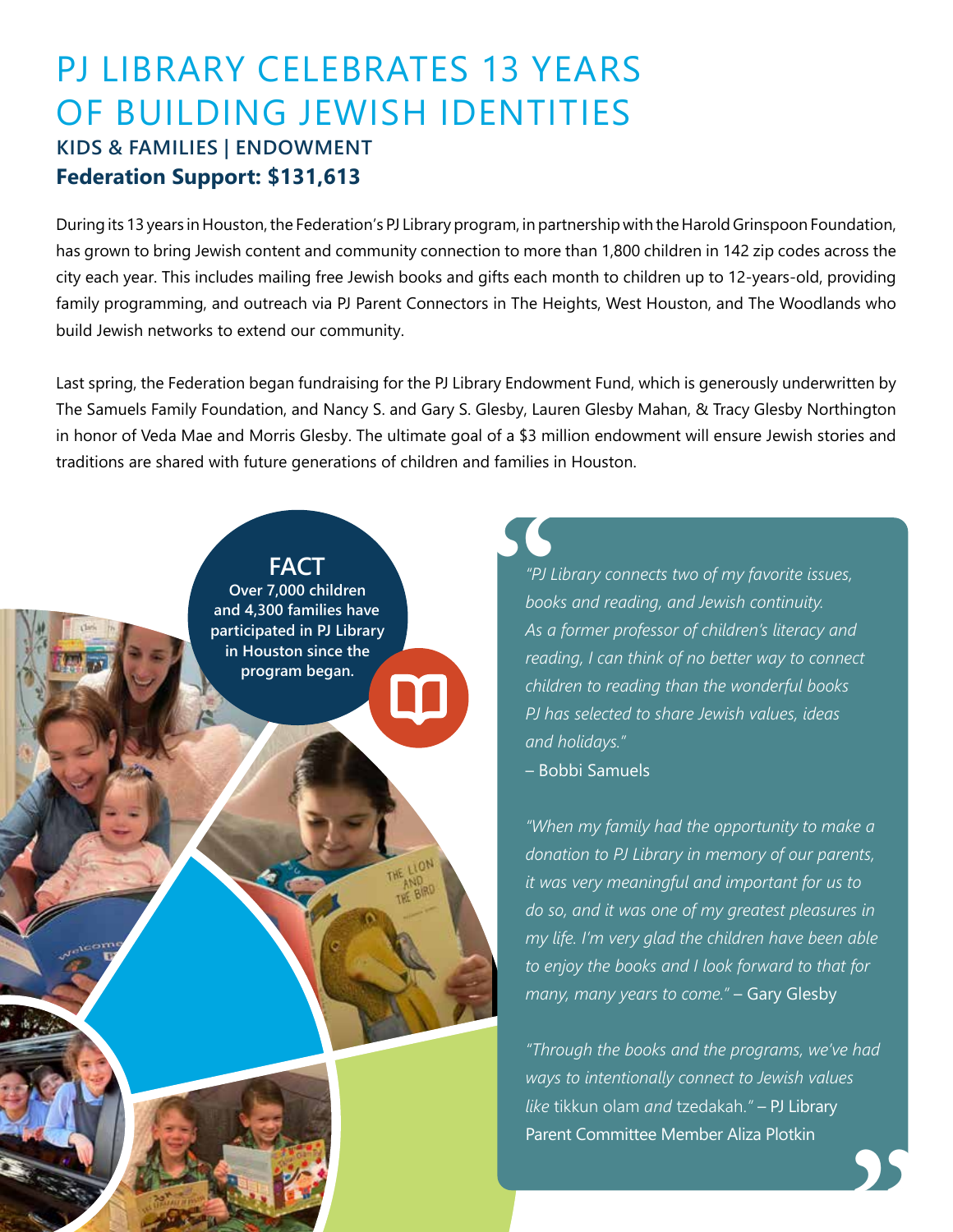# INAUGURAL KEHILLAH HIGH ISRAEL TRIP FOSTERS CONNECTIONS **ISRAEL | TEENS**

## **Federation Support: Kehillah High \$49,000**

Since 2015, Kehillah High, Houston's citywide religious school for students in grades 8-12, has grown to include 150 teens who meet on Wednesday nights to engage in conversation with clergy and respected Jewish educators.

Last summer, 32 of these teens from across greater Houston, representing seven congregations, got to experience the journey of a lifetime on Kehillah High's first Israel trip, funded in part by the Federation. In addition the Federation's Annual Campaign support of Kehillah High and a donor designated gift of \$20,000, the Federation provided a \$30,000 grant from our Gift of Israel fund and helped secure a \$100,000 grant from RootOne to support the Israel trip. RootOne is an initiative seeded through a generous grant by The Marcus Foundation and powered by The Jewish Education Project that helps tens of thousands of teens travel to Israel each summer with major subsidies for trip participants. **FACT 375 teens have attended Kehillah High since it opened in 2015.**

After being postponed for a year due to COVID, these teens were some of the first tourists allowed back in the country. During their three weeks, participants had the opportunity to build personal connections to Israel and fully develop a relationship with the country by interacting with the people, the land, and the culture.



*"I didn't think a lot could happen in three weeks until I went on the inaugural Kehillah High Israel trip. In just 21 days, I was able to learn and experience so much about Israel, my future, and myself. After the many long days and long nights, I can proudly say I am Jewish, I am a Zionist, and I love Israel. It's not like I couldn't say it before, but it's different after the trip. It might sound cheesy, but I did uncover a part of myself by going to Israel. I embraced my roots and made a connection with the land and the people. I hope this connection is never lost and only strengthened over time.*

*I found myself taking value in the little things, thinking about deeper meanings, and praying. I have brought home with me these ideas and hope that I continue to connect with my Judaism. After this trip, I have seen the world through a different lens. I can't wait to come back and explore more. Thank you to all that made this trip possible. I will forever be grateful."*  world through a different lens. I can't wait to come back and explore more.<br>Thank you to all that made this trip possible. I will forever be grateful."<br>— Alexa Schwartz, 12th grade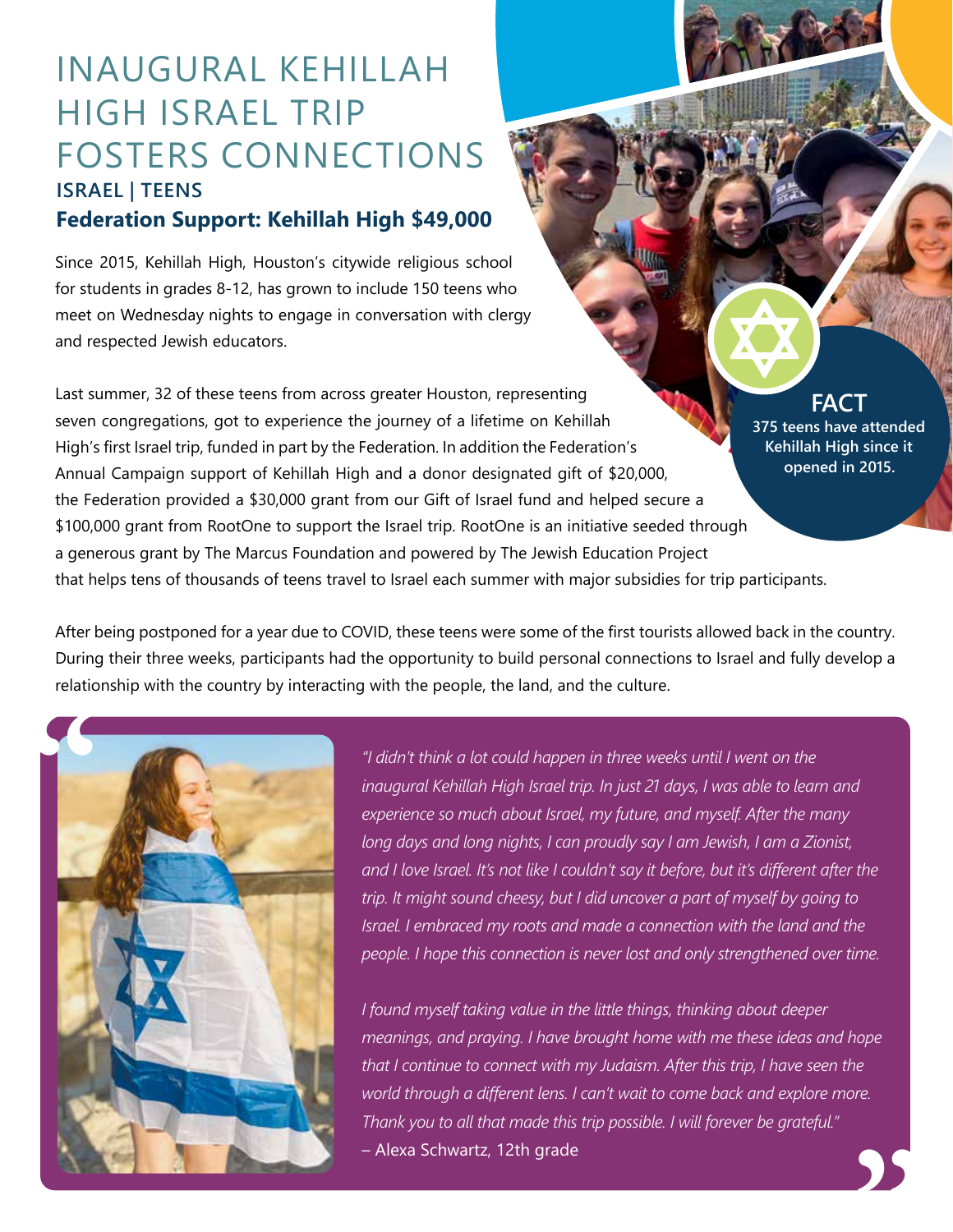## JEWISH FAMILY SERVICE MEETS INCREASING MENTAL HEALTH NEEDS **LOCAL | MENTAL HEALTH Federation Support: \$386,619**

**Annual Campaign:** \$218,445 | **Donor Designated:** \$168,174

With increased stress from COVID-related challenges such as job loss, homeschooling, family distress, marital conflict, illness, and grief, Jewish Family Service Houston has seen the demand for mental health services triple. The Federation stepped in to help them meet the need with funding for additional counseling staff.

**FACT**

**There has been a 340% increase in request for service during the pandemic.**

JFS Chief Clinical Officer Ada Cheung, PhD, LCSW-S, RPT said these "lump sum problems" have caused their waitlist to expand to approximately 4-6 weeks, sometimes longer. While people are waiting, JFS screens the client to make sure they are not experiencing symptoms that require immediate intervention and provides two free support sessions, access to free support groups, and refers to at least four community resources. "We put them in touch with our professional partners, so they know they're not alone with their problem," she said.

If it is a life and death situation, such as substance use or an eating disorder, the client may be referred to a partner agency specialized in those areas where they can receive proper care immediately.

Clients range in age from 2 to 85+, and while JFS sees people across the socioeconomic spectrum, more often than not, it's vulnerable populations who cannot afford access to mental health care.

Since COVID began, prevalent diagnoses include adjustment disorder from constantly having to adjust to the changing environment, depression, general anxiety, obsessions such as obsessive cleaning or obsessive thought of not wanting to going anywhere, and oppositional defiant disorder in children.

"Now it's like a popcorn effect from COVID with every change they could not adjust to triggering them, from past trauma to the current trauma, so we're seeing the complex trauma and collective trauma in the community as a whole," Cheung said.

*"The stress is way beyond what we anticipated or what we were really trained to do, and our therapists have not stopped since COVID happened. We work so hard and long hours in order to meet the needs and having the Federation support has really helped. We are grateful to have the funding to be able to hire people."* – JFS Chief Clinical Officer Ada Cheung, PhD, LCSW-S, RPT **"** The<br>
"The<br>
not s<br>
the *l*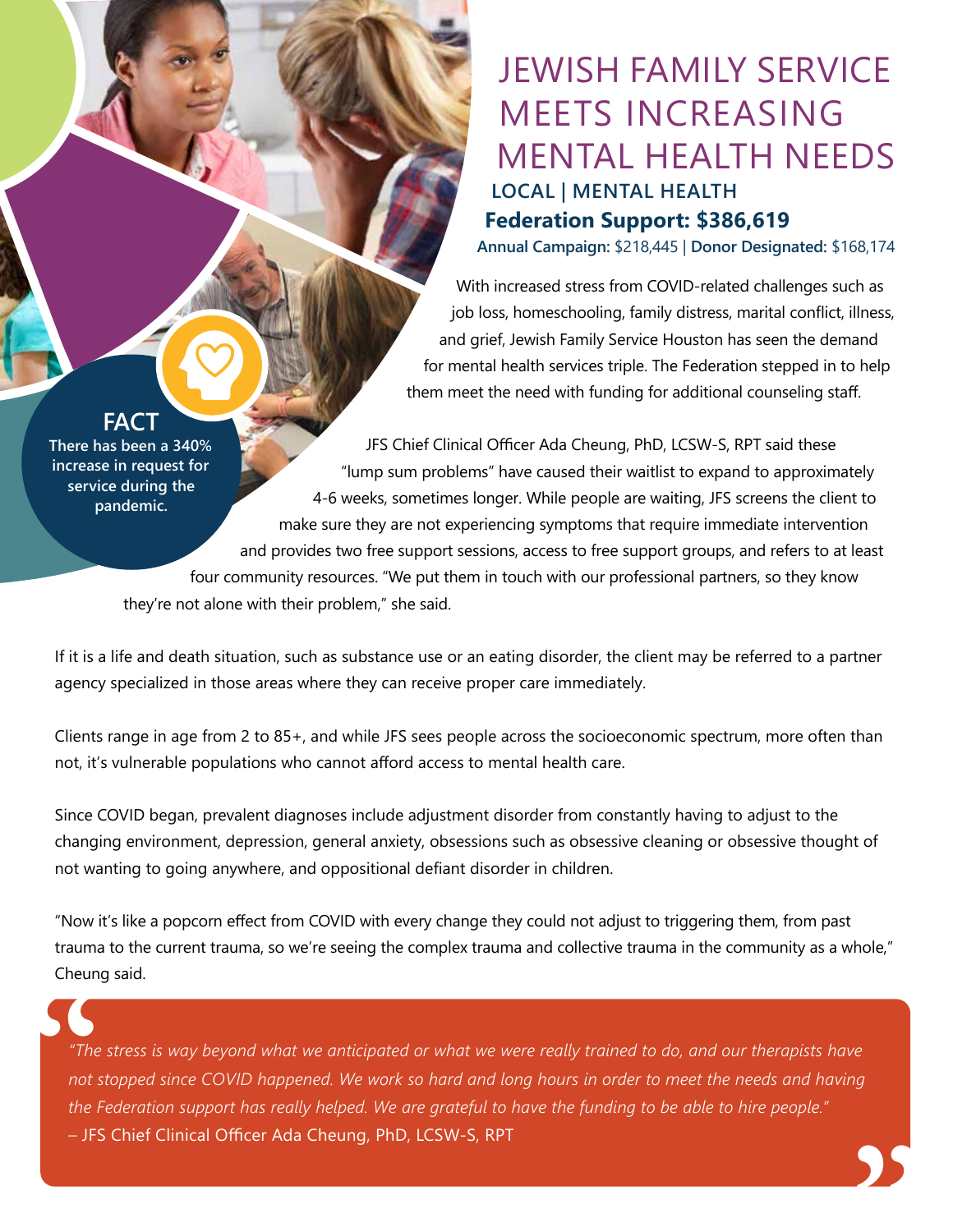## BUILDING ACCEPTANCE BETWEEN DIVERSE GROUPS IN ISRAEL **ISRAEL | PLURALISM**

The Federation has doubled down on its commitment to pluralistic education in Israel with a focus on bridging gaps between diverse groups including various Jewish sects and between Arab and Jewish populations. Support for pluralism includes:

### **Hand in Hand Federation Support: \$25,000**

A growing network of seven early childhood and elementary schools that cultivates friendships and understanding between Arab and Israeli children. It serves more than 2,000 students and 10,000 community members.

### **Meitarim Network for Inclusive Jewish Education Federation Support: \$20,000**

A network of 142 integrated religious-secular schools supporting 13,845 students and 1,380 teachers. Meitarim also works to engage the communities and families of students and staff.

## **Leo Baeck Education Center in Haifa Federation Support: \$66,000**

With 2,400 students in PreK-12th grades, Leo Baeck provides a first-class education, school, community center, and synagogue to Jews, Muslims, Druse, and Bahá'í with pluralism as a core goal.

### **iRep**

### **Federation Support: \$15,000**

A coalition of 25 Jewish Federations and the Gorlin Family Foundation led by the Jewish Federations of North America work together with partners across the religious spectrum to promote respect for diverse expressions of Judaism in Israel. By working with Israeli civil society organizations, iRep advances meaningful change to the religion-state status quo such as expanding the range of legallyrecognized options for marriage in Israel.

### **JDC and JAFI**

The Federation supports additional programs in Israel including funding two primary overseas partner agencies—the Jewish Agency for Israel (JAFI) and the American Jewish Joint Distribution Committee (JDC). In 2021, JAFI received \$400,000 and JDC received \$475,000 from our Annual Campaign.

*"Every time there's a conflict—a Palestinian-Israeli conflict—we, as adults, Jews and Arabs, come and we talk about it. It's a process, but we do it together. If it can work at Hand in Hand, it can work all over the country."*  – Yoseph Shaheen, Hand in Hand Haifa school parent **" S**<br>
"Eve.<br>
Pale.<br>
adul